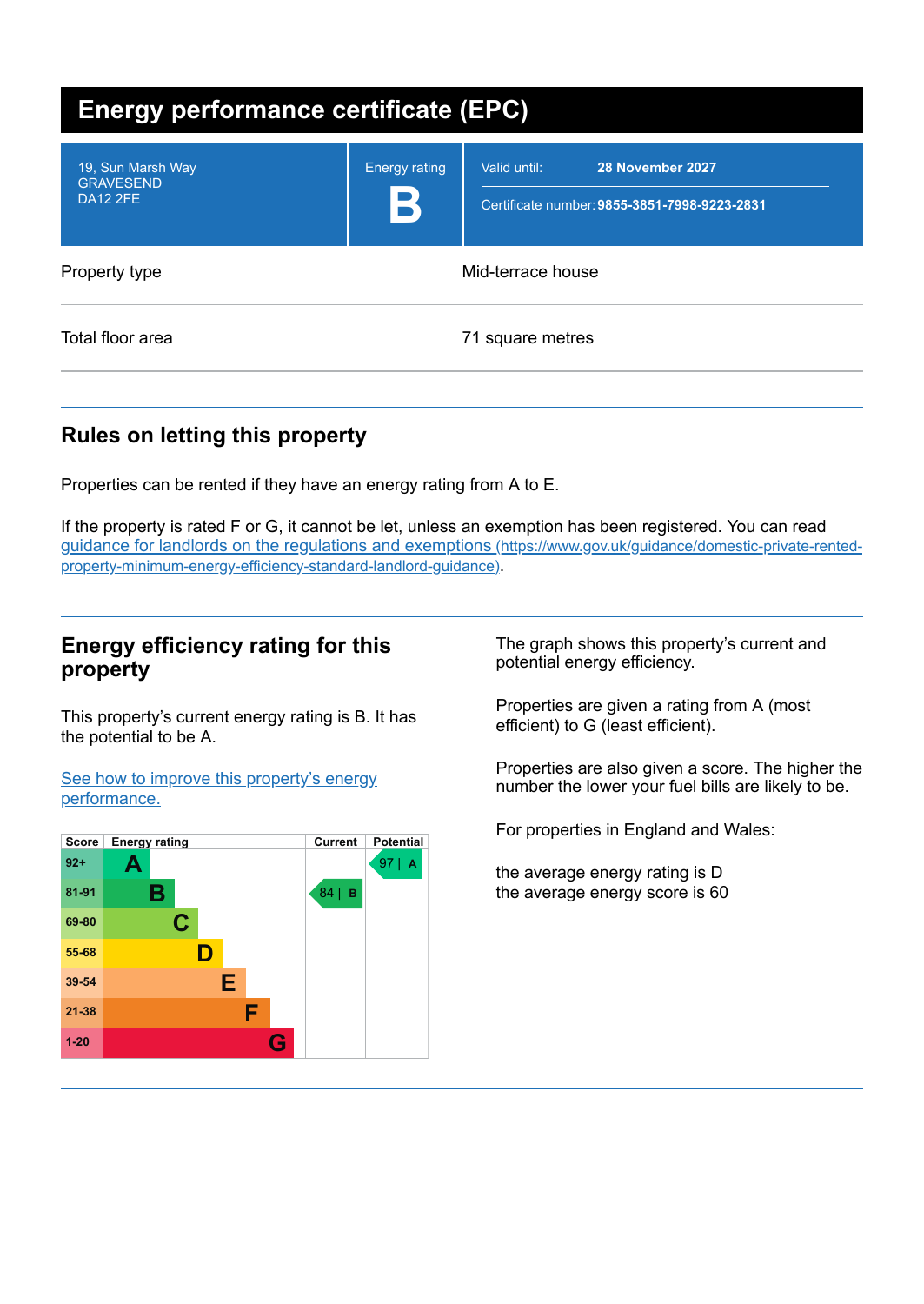# **Breakdown of property's energy performance**

This section shows the energy performance for features of this property. The assessment does not consider the condition of a feature and how well it is working.

Each feature is assessed as one of the following:

- very good (most efficient)
- good
- average
- poor
- very poor (least efficient)

When the description says "assumed", it means that the feature could not be inspected and an assumption has been made based on the property's age and type.

| <b>Feature</b>       | <b>Description</b>                                                | Rating    |
|----------------------|-------------------------------------------------------------------|-----------|
| Walls                | Average thermal transmittance 0.18 W/m <sup>2</sup> K             | Very good |
| Roof                 | Average thermal transmittance 0.11 W/m <sup>2</sup> K             | Very good |
| Floor                | Average thermal transmittance 0.10 W/m <sup>2</sup> K             | Very good |
| Windows              | High performance glazing                                          | Very good |
| Main heating         | Boiler and radiators, mains gas                                   | Good      |
| Main heating control | Time and temperature zone control                                 | Very good |
| Hot water            | From main system                                                  | Good      |
| Lighting             | Low energy lighting in all fixed outlets                          | Very good |
| Air tightness        | Air permeability 4.7 m <sup>3</sup> /h.m <sup>2</sup> (as tested) | Good      |
| Secondary heating    | None                                                              | N/A       |

#### **Primary energy use**

The primary energy use for this property per year is 85 kilowatt hours per square metre (kWh/m2).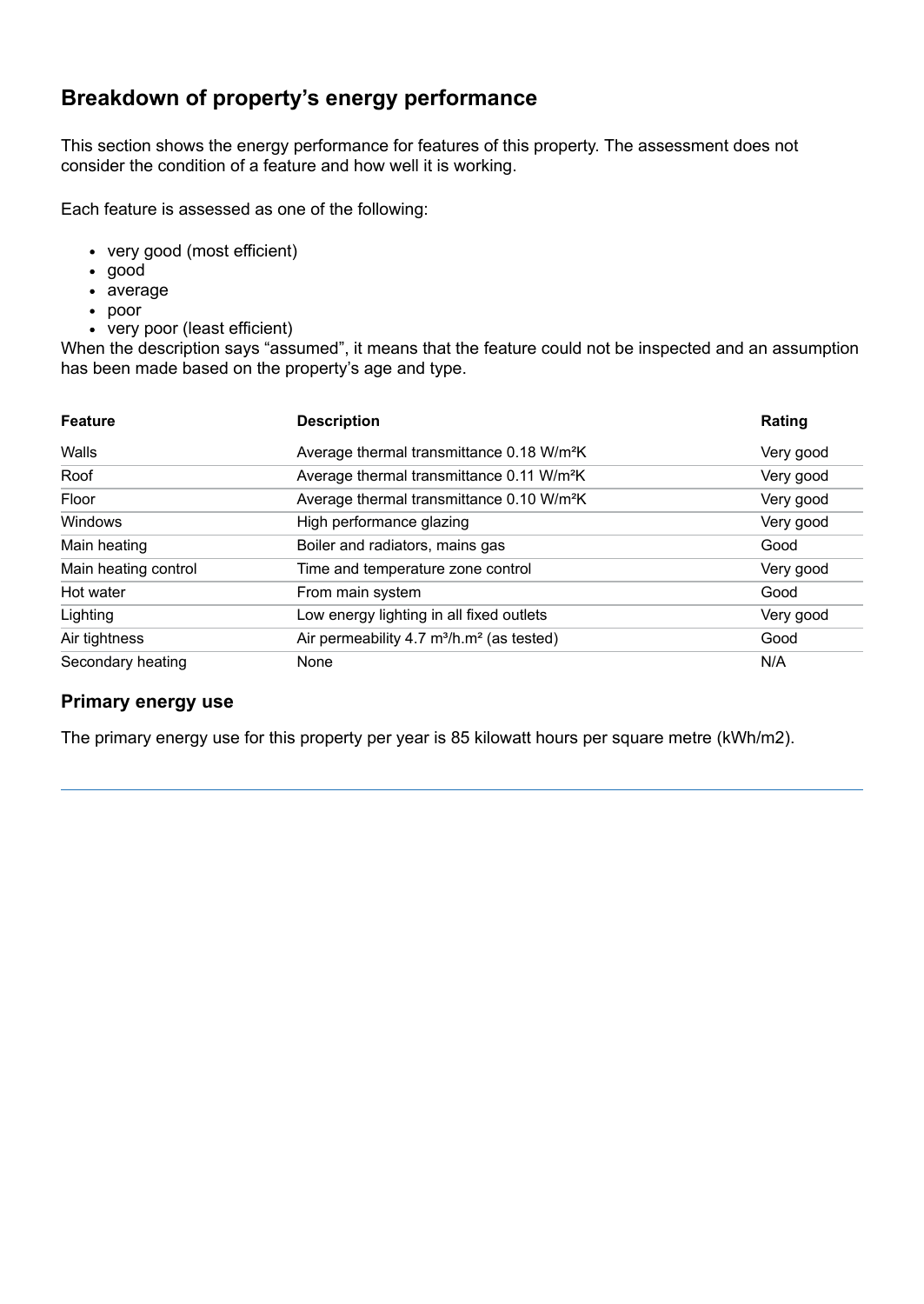|                                                                                                                                                                                                               | 1.1 tonnes of CO2                                                                                                                                                         |
|---------------------------------------------------------------------------------------------------------------------------------------------------------------------------------------------------------------|---------------------------------------------------------------------------------------------------------------------------------------------------------------------------|
|                                                                                                                                                                                                               | $-0.2$ tonnes of $CO2$                                                                                                                                                    |
| By making the recommended changes, you<br>could reduce this property's CO2 emissions by<br>1.3 tonnes per year. This will help to protect the                                                                 |                                                                                                                                                                           |
|                                                                                                                                                                                                               |                                                                                                                                                                           |
|                                                                                                                                                                                                               |                                                                                                                                                                           |
| energy use. They may not reflect how energy is<br>consumed by the people living at the property.                                                                                                              |                                                                                                                                                                           |
| This property's current environmental impact<br>Properties are rated in a scale from A to G<br>based on how much carbon dioxide (CO2) they<br>Properties with an A rating produce less CO2<br>6 tonnes of CO2 | This property produces<br>This property's potential<br>production<br>environment.<br>Environmental impact ratings are based on<br>assumptions about average occupancy and |

# <span id="page-2-0"></span>**Improve this property's energy performance**

By following our step by step recommendations you could reduce this property's energy use and potentially save money.

Carrying out these changes in order will improve the property's energy rating and score from B (84) to A (97).

| Step                         | <b>Typical installation cost</b> | <b>Typical yearly saving</b> |
|------------------------------|----------------------------------|------------------------------|
| 1. Solar water heating       | £4.000 - £6.000                  | £43                          |
| 2. Solar photovoltaic panels | £5,000 - £8,000                  | £297                         |

## **Paying for energy improvements**

Find energy grants and ways to save energy in your home. [\(https://www.gov.uk/improve-energy-efficiency\)](https://www.gov.uk/improve-energy-efficiency)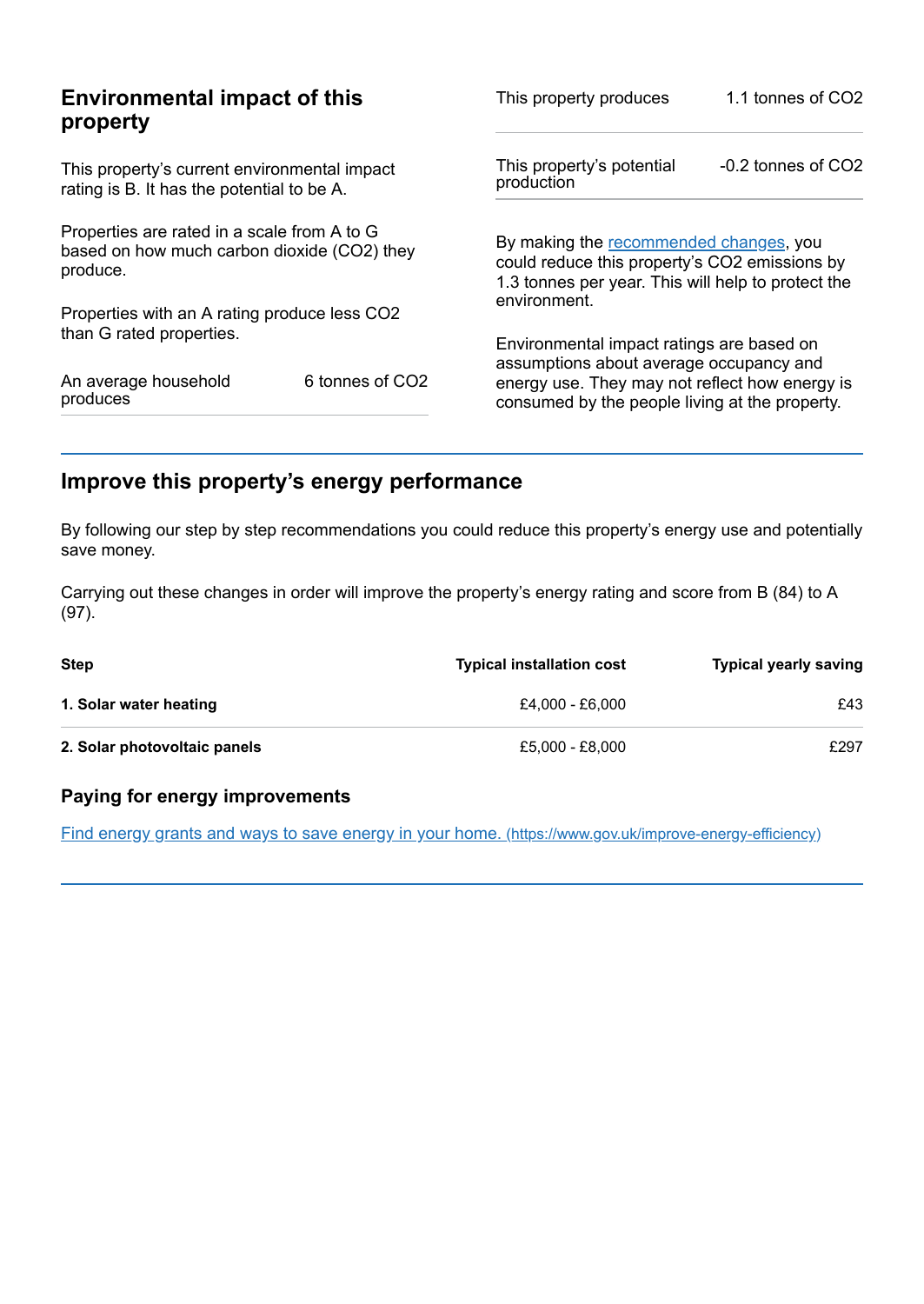## **Estimated energy use and potential savings**

| Estimated yearly energy<br>cost for this property | £314 |
|---------------------------------------------------|------|
| Potential saving                                  | £44  |

The estimated cost shows how much the average household would spend in this property for heating, lighting and hot water. It is not based on how energy is used by the people living at the property.

The potential saving shows how much money you could save if you complete each [recommended](#page-2-0) step in order.

For advice on how to reduce your energy bills visit Simple Energy Advice [\(https://www.simpleenergyadvice.org.uk/\)](https://www.simpleenergyadvice.org.uk/).

#### **Heating use in this property**

Heating a property usually makes up the majority of energy costs.

#### **Estimated energy used to heat this property**

| Space heating | 1391 kWh per year |
|---------------|-------------------|
| Water heating | 1932 kWh per year |

#### **Potential energy savings by installing insulation**

The assessor did not find any opportunities to save energy by installing insulation in this property.